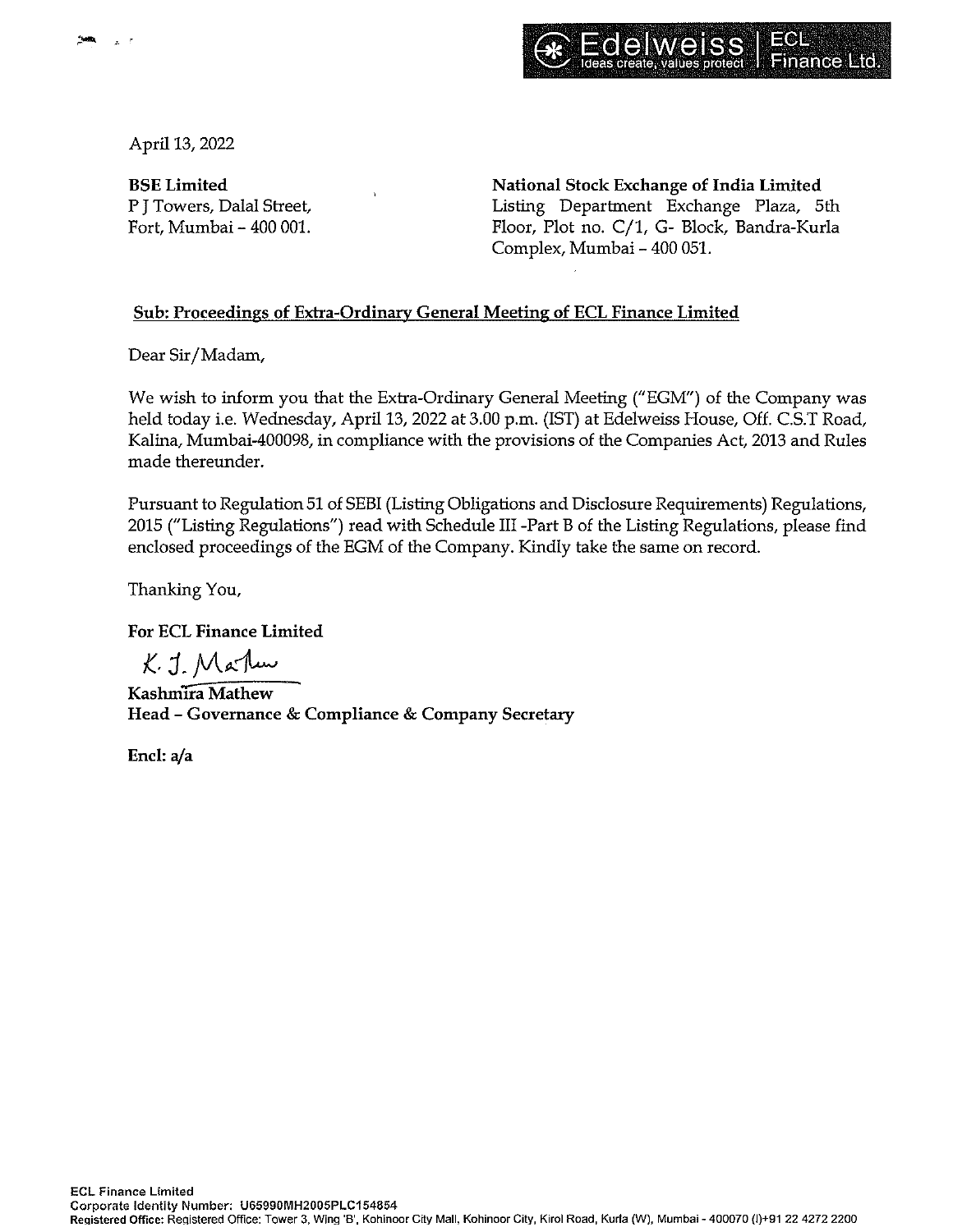## Proceedings of the Extra-Ordinary General Meeting

The Extra-Ordinary General Meeting ('EGM') of ECL Finance Limited ('the Company') was held on Wednesday, April 13, 2022, at 3.00 p.m. (IST) at Edelweiss House, Off. C.S.T Road, Kalina, Mumbai-400098.

Mr. P N Venkatachalam attended the meeting in the capacity of Director, Chairperson of Audit Committee (AC) and in the capacity of Member of Nomination and Remuneration Committee (NRC) and Stakeholders' Relationship Committee (SRC) authorized by the Chairperson of the NRC and SRC.

Further, in the absence of the Chairperson of the Company, the Directors present at the EGM appointed Mr. S Ranganathan, Managing Director of the Company as the Chairperson of the Meeting.

The Chairperson than introduced to the members Directors present at the meeting.

The Chairperson declared that 7 Members representing the 2,13,82,67,649 Equity Shares constituting 99.99% of the paid- up share capital of the Company were present at the meeting. Accordingly, it was ascertained that the requisite quorum was present for the Meeting. The Chairperson thanked the members for according their consent to hold this EGM at a shorter notice.

The partners/representatives of M/s. V.C Shah & Co. and M/s Chetan T Shah & Co., Joint Statutory Auditors and the Secretarial Auditor of the Company had expressed their inability to attend the EGM.

The Notice convening the EGM was taken as read.

The Chairperson then provided general instructions to the members present regarding participation and voting at the Meeting.

Thereafter following items of business, as per the EGM Notice dated April 5, 2022, were transacted at the meeting:

| Sr. No. | <b>Particulars of Resolution</b>                                                                        |
|---------|---------------------------------------------------------------------------------------------------------|
| 1.      | Re-appointment of Mr. Kunnasagaran Chinniah as an Independent Director of the                           |
|         | Company for the second term.                                                                            |
| 2.      | Approval of Material Related Party Transactions with ECAP Equities Limited.                             |
| 3.      | Approval of Material Related Party Transactions with Edelweiss Housing Finance<br>Limited.              |
| 4.      | Approval of Material Related Party Transactions with Edelweiss Retail Finance<br>Limited.               |
| 5.      | Approval of Material Related Party Transactions with Edelweiss Rural and Corporate<br>Services Limited. |
| 6.      | Approval of Material Related Party Transactions with Edelweiss Tokio Life Insurance<br>Company Limited. |

**EGL Finance Limited** 

**Corporate Identity Number: U65990MH2005PLC154854** 

**Registered Office: Registered Office: Tower 3, Wing '8', Kohinoor City Mall, Kohinoor City, Kiral Road, Kurla (W), Mumbai~ 400070 (1)+91 22 4272 2200 https:f/eclfinance.ede!weissfin.com.**